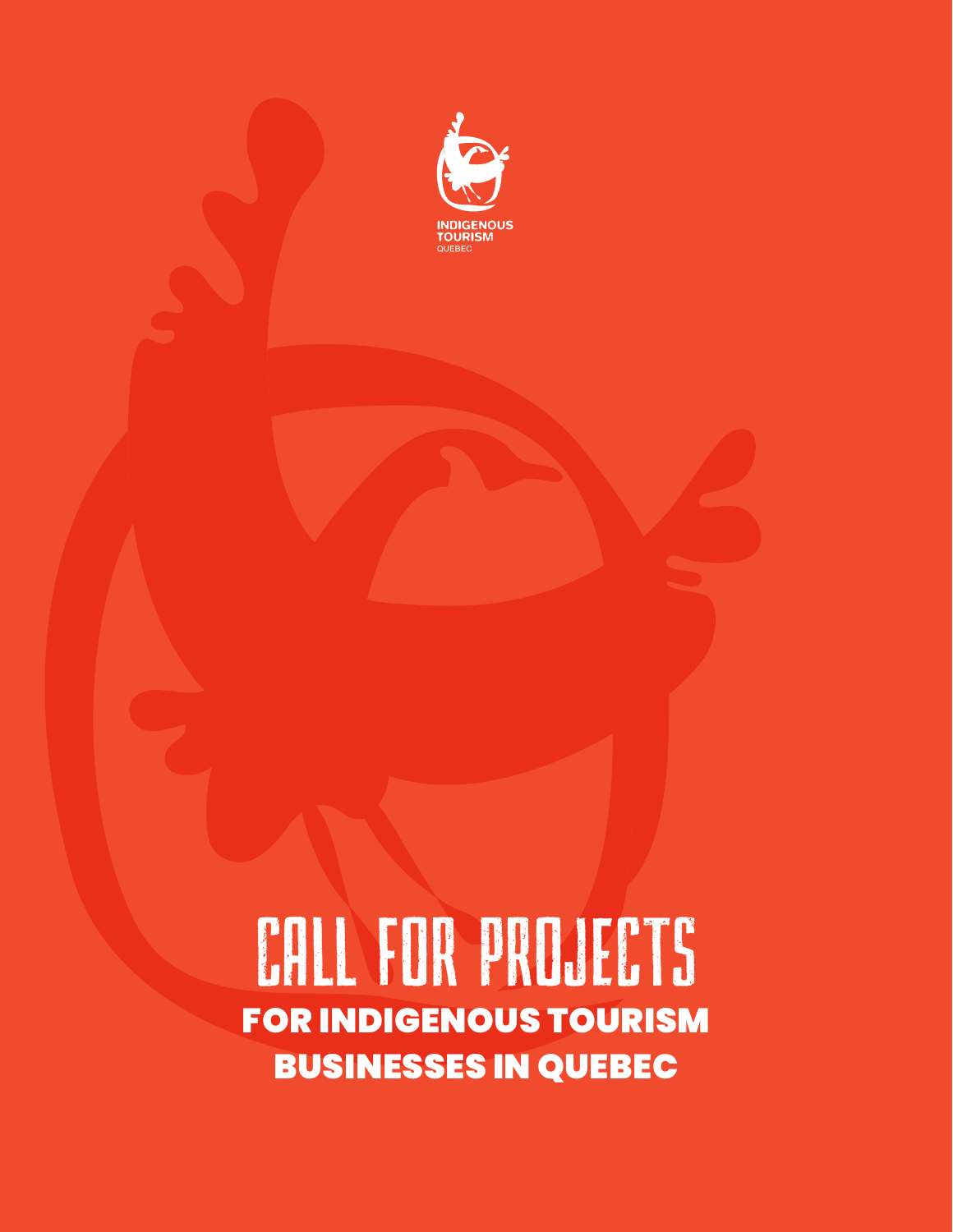Earlier in March, Indigenous Tourism Quebec (ITQ) sealed its partnership with Canada Economic Development (CED) through the acceptance of its project *"From pandemic to recovery: making the move for Indigenous tourism"*. This key ITQ project was accepted under the Tourism Relief Fund and will further develop the Indigenous tourism destination while championing eco-friendly practices so that Indigenous communities in Quebec can seize opportunities in the post-pandemic market.

The Tourism Relief Fund was created specifically to help tourism enterprises and organizations offer innovative products and services to visitors and prepare to welcome back international travellers.

Sharing a long-standing relationship with CED, ITQ is grateful and delighted with this valued partnership and the continued trust.

ITQ hereby presents a leading program with three focus areas regarding the development and structuring of Indigenous tourism products, services and experiences, in line with the objectives and categories of the Tourism Relief Fund.

A sum of \$620,000 has been granted to support ITQ member enterprises in these three focus areas.

# **ITQ TOURISM** | **RELIEF FUND 2022-2023**

ITQ is pleased to launch this call for projects in support of Indigenous tourism enterprises of various development stages toward achieving *market-ready* ' status.

This will allow Indigenous tourism enterprises from the 11 Nations in Quebec (in communities or in urban areas) to modernize, adapt their experience or digitize their attractions, for the benefit of visitors. Our assistance will also make it possible to extend the tourism season for some, alleviate the labour shortage or promote revenue growth.



<sup>1</sup> The term "market-ready" refers to tourism experiences offered by enterprises that have all the necessary licenses, permits and insurance to operate legally. Moreover, these enterprises have a place of business with fixed hours of operation and staff, meet or exceed industry expectations in their sector, communicate with potential visitors throughout the year (or provide an automated response in the case of seasonal enterprises) and are prepared to accept bookings in advance. To be eligible, enterprises offering market-ready experiences must have been in operation for more than 2 years and must have at least 51% Indigenous-ownership.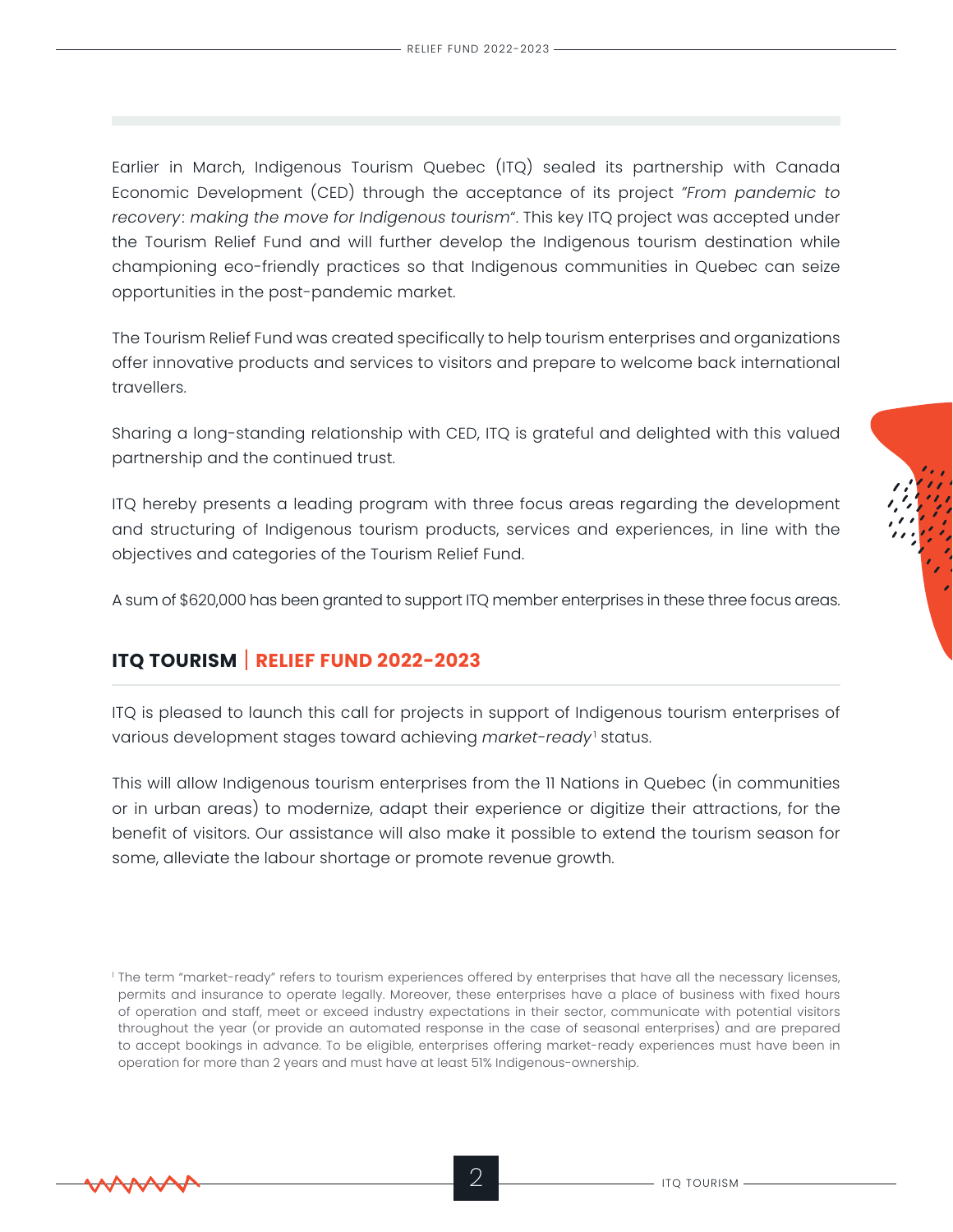By March 31, 2023, ITQ plans to support a minimum of thirty enterprises based on their needs, as established by specialized and targeted consulting services, as per the following:

# **FOCUS AREA 1** | **PREMIUM SUPPORT**

ITQ wishes to support tourism enterprises by offering access to specialized and specific consulting services in order to:

- Start new tourism projects
- Promote the development of existing experiences
- Document and study business practices
- Propel toward new markets

# **FOCUS AREA 2** | **DIGITAL SUPPORT**

Improving customer experience inevitably involves strategic intervention in the enterprise. Support in this focus area will make it possible to implement digital action plans and recommendations in order to:

- Accelerate skills development
- Stimulate digital transformation
- Create innovative content to enhance visitor experience, inspire and engage travelers

# **FOCUS AREA 3** | **TOWARD SUSTAINABLE TOURISM**

ITQ is driving a comprehensive approach toward the sector's sustainability and resilience. This approach is part of an economic, societal and environmental transformation for our planet. This focus area will allow ITQ and the enterprises and organizations that want to get involved to:

- Adapt to climate change
- Be part of the solution for the planet
- Achieve a high level of resilience

A specific information session on this focus area will take place in September 2022.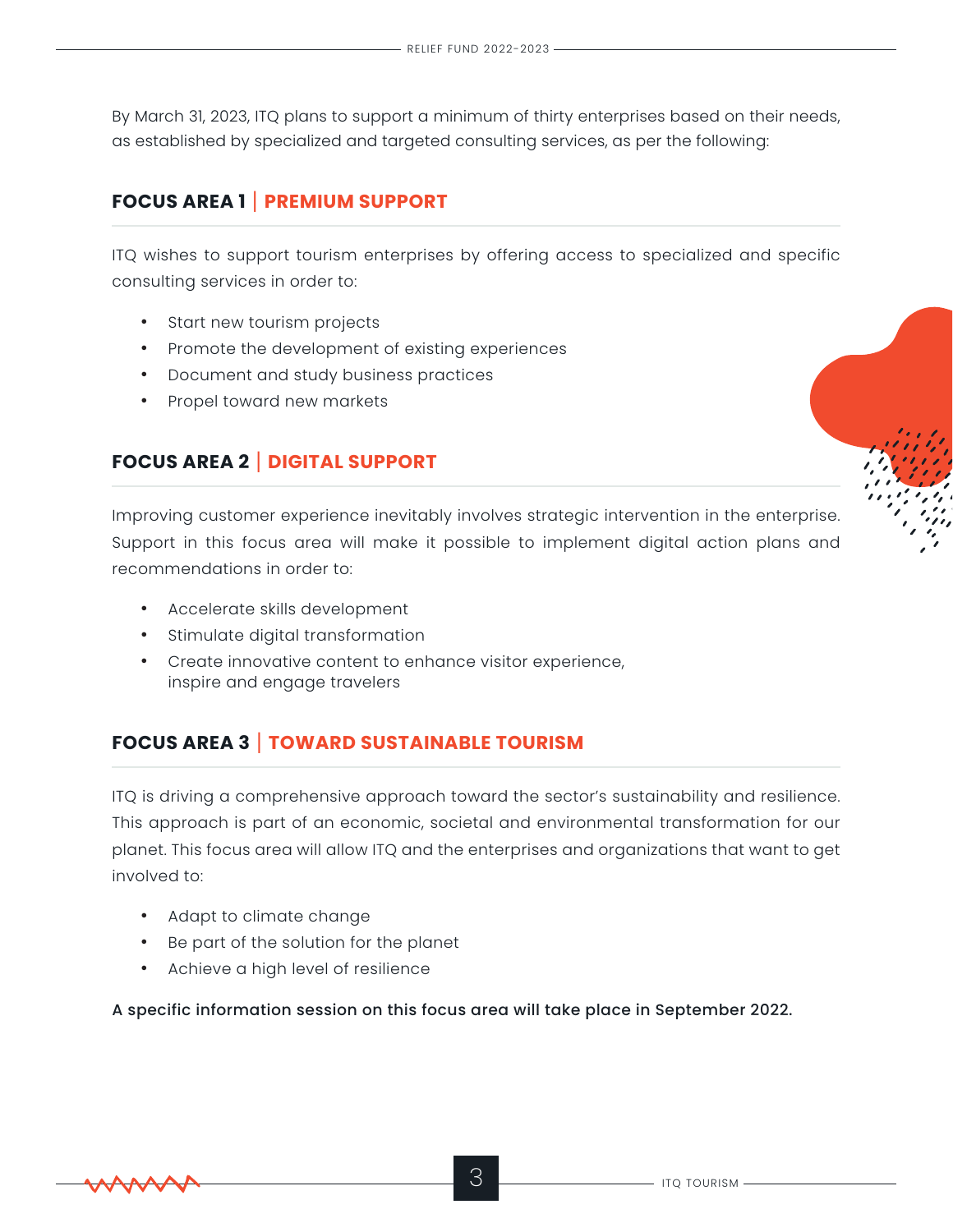# **Applicant Guide**

## **WHEN WILL IT BE POSSIBLE TO SUBMIT A PROJECT?**

You can submit a project NOW for focus areas 1 (Premium Support) and 2 (Digital Support) of the ITQ Tourism Relief Fund program. For focus area 3 (Sustainable Development), the call for projects will open in fall 2022.

## **WHO CAN SUBMIT A PROJECT?**

Any Indigenous tourism enterprise, which is at least 51% owned or controlled by Indigenous people and which operates in Quebec, is eligible for the program, regardless of development stage.

#### **HOW MUCH CAN WE GET IN FINANCIAL SUPPORT?**

Successful applicants can receive funding of up to \$15,000.

#### **WHAT ARE THE ELIGIBILITY CRITERIA FOR A PROJECT?**

To be selected, you will have to demonstrate that your project will contribute to the development and improvement of your tourism products, services and experiences, enabling your enterprise to better adapt to the current context in order to improve its tourism appeal and move toward *market-ready* status.

## Eligible projects will be evaluated based on the following criteria:

- Objective of the project
- Anticipated benefits of the project
- Respect of deadlines
- Relevance, innovation and creativity

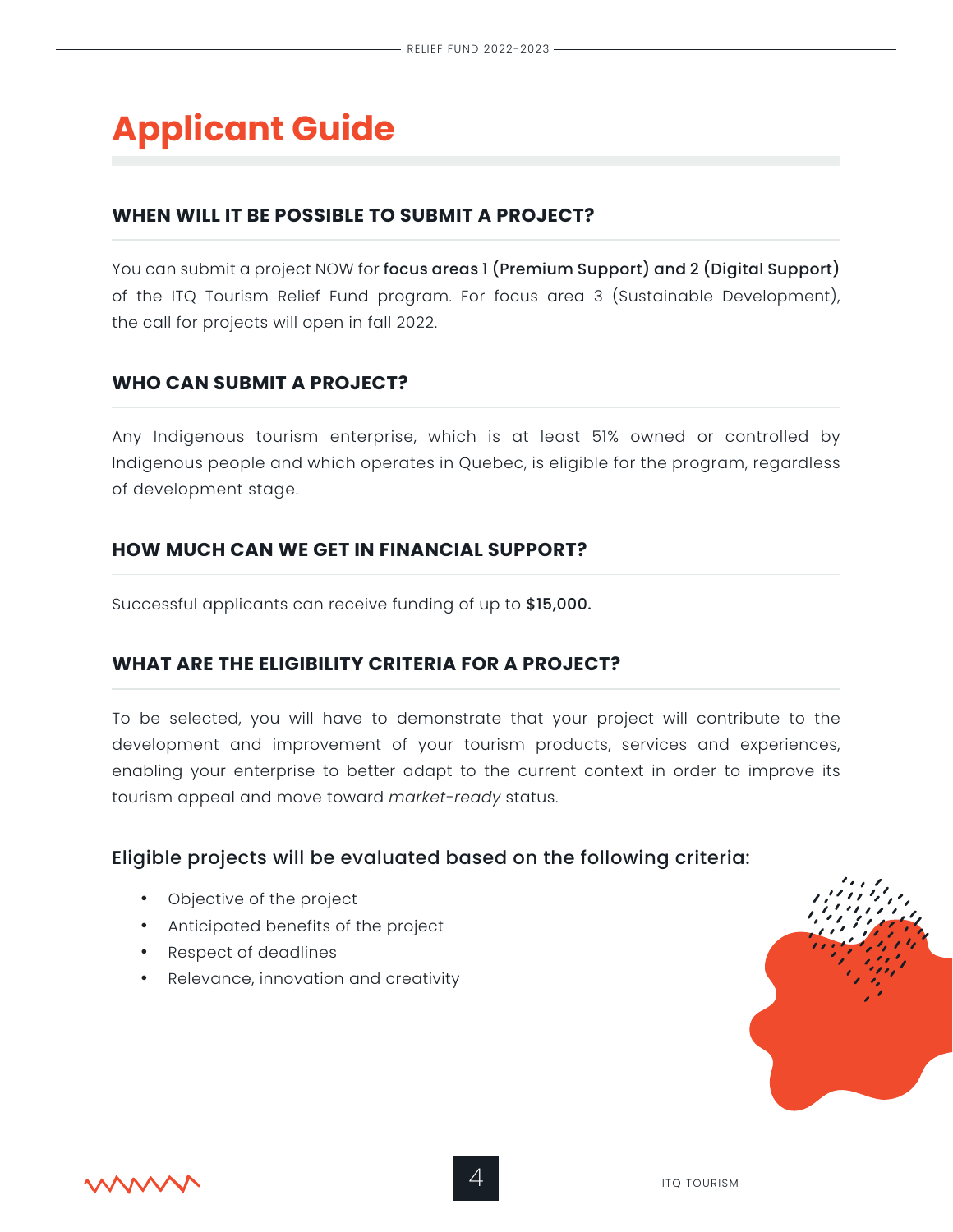#### **WHAT ARE ELIGIBLE EXPENSES?**

Eligible expenses under the program are those related to professional fees.

#### Examples of eligible activities:

Business plan drafting, strategic knowledge, modernization plan, business traffic study, training and retention of the workforce, adaptation of virtual experiences, training and management of social media, structuring of the enterprise's digital presence, content plan.

## **WHAT ARE THE IMPORTANT DATES TO REMEMBER?**

The deadline for submitting a project for focus areas 1 and 2 of the program is Friday, December 30, 2022 by 4 p.m. or until the envelopes for this project are exhausted. All the actions of the proposed project must be completed before March 31, 2023. Any project exceeding this deadline will not be considered.

# **HOW CAN I SUBMIT A PROJECT?**

Projects can be submitted now via the [application form](https://forms.zohopublic.com/tourismeautochtonequbec/form/FONDSDAIDEENTOURISME20222023TAQITQTOURISMRELIEFFUN/formperma/RAA1Zs8Irt3tOl2bmoyMCq0ApxPR9AMw98_rnTuEWpA) or a detailed email which must include the following information :



- Description of the project (activities that will be carried out as part of the project) and objectives
- Project context: Explain how your project will contribute to the development of your enterprise (What needs will it address? What are the expected benefits? How will it allow you to enhance the appeal of your tourism experience?)
- Project costs and proposed schedule
- If possible, documents supporting the feasibility of your project (proposal, quote, business plan, etc.) or any other document that will allow us to learn more about your project